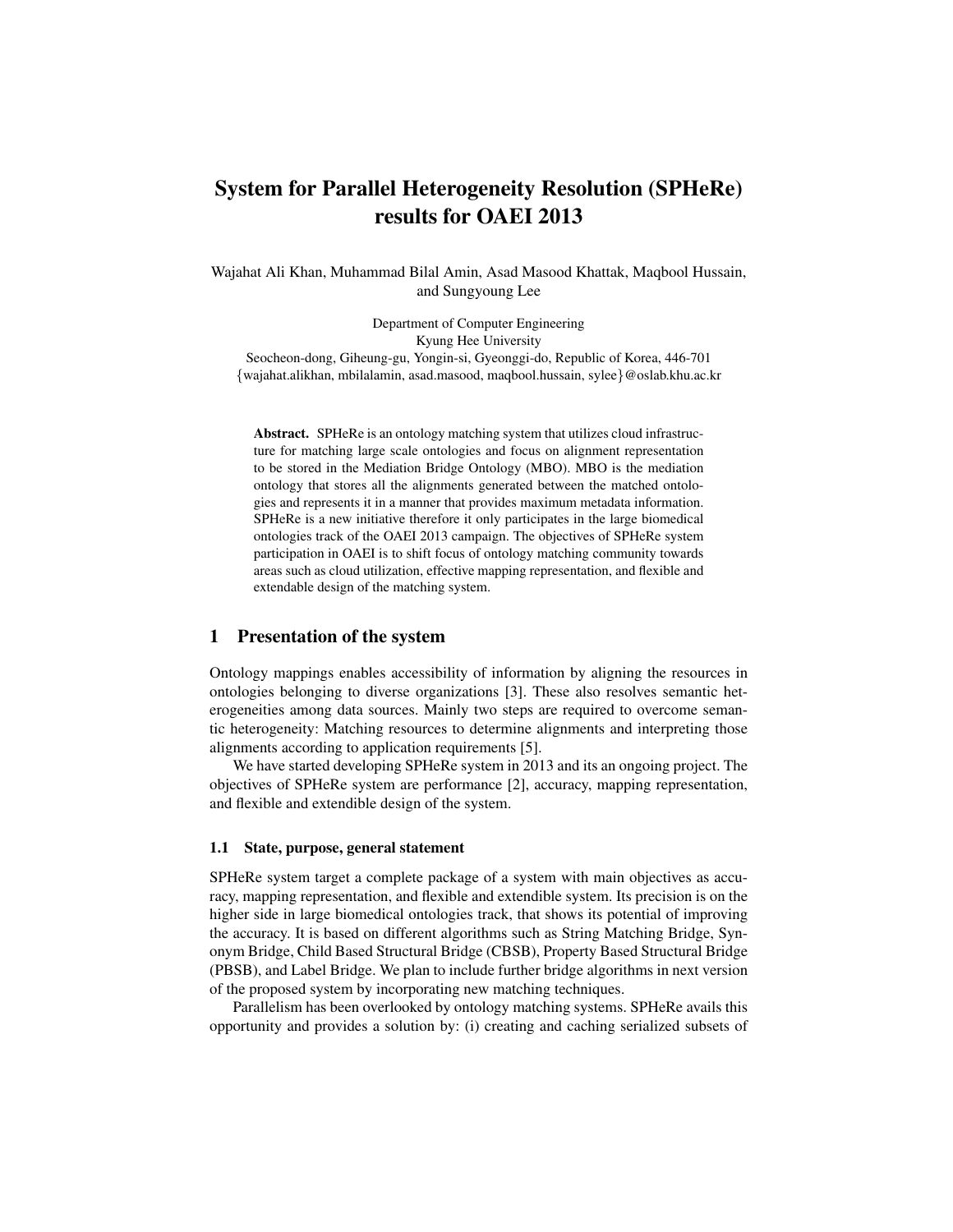candidate ontologies with single-step parallel loading; (ii) lightweight matcher-based and redundancy-free subsets result in smaller memory footprints and faster load time; and (iii) implementing data parallelism based distribution over subsets of candidate ontologies by exploiting the multicore distributed hardware of cloud platform for parallel ontology matching and execution [2].

Mapping representation is another aspect of SPHeRe system which is not covered in this paper. We have followed OAEI alignment representation format, but we consider mapping representation as an important dimension to be worked by ontology matching research community. The more expressive the alignments should be, the easy its expert verification and the more will be confidence level in transformation process.

#### 1.2 Specific techniques used

SPHeRe system is based on bridge algorithms run in the parallel execution environment to generate alignments to be stored in the MBO as shown in Fig. 1. Matcher Library components stores all the bridge algorithms to be run on the parallel execution environment represented by Parallel Matching Framework. Communication between these two components is regulated by SPHeRe Execution Control module that behaves as a controller. The alignments are stored in the MBO; generated by the bridge algorithms stored in Matcher Library that are run by the Parallel Matching Framework.



Fig. 1. SPHeRe System Working Model

String Matching Bridge provides matching results by finding similar concepts based on string matching techniques in the matching ontologies. Mainly the algorithm is based on applying edit distance technique [4] of string matching. For any two concepts  $C_i$  and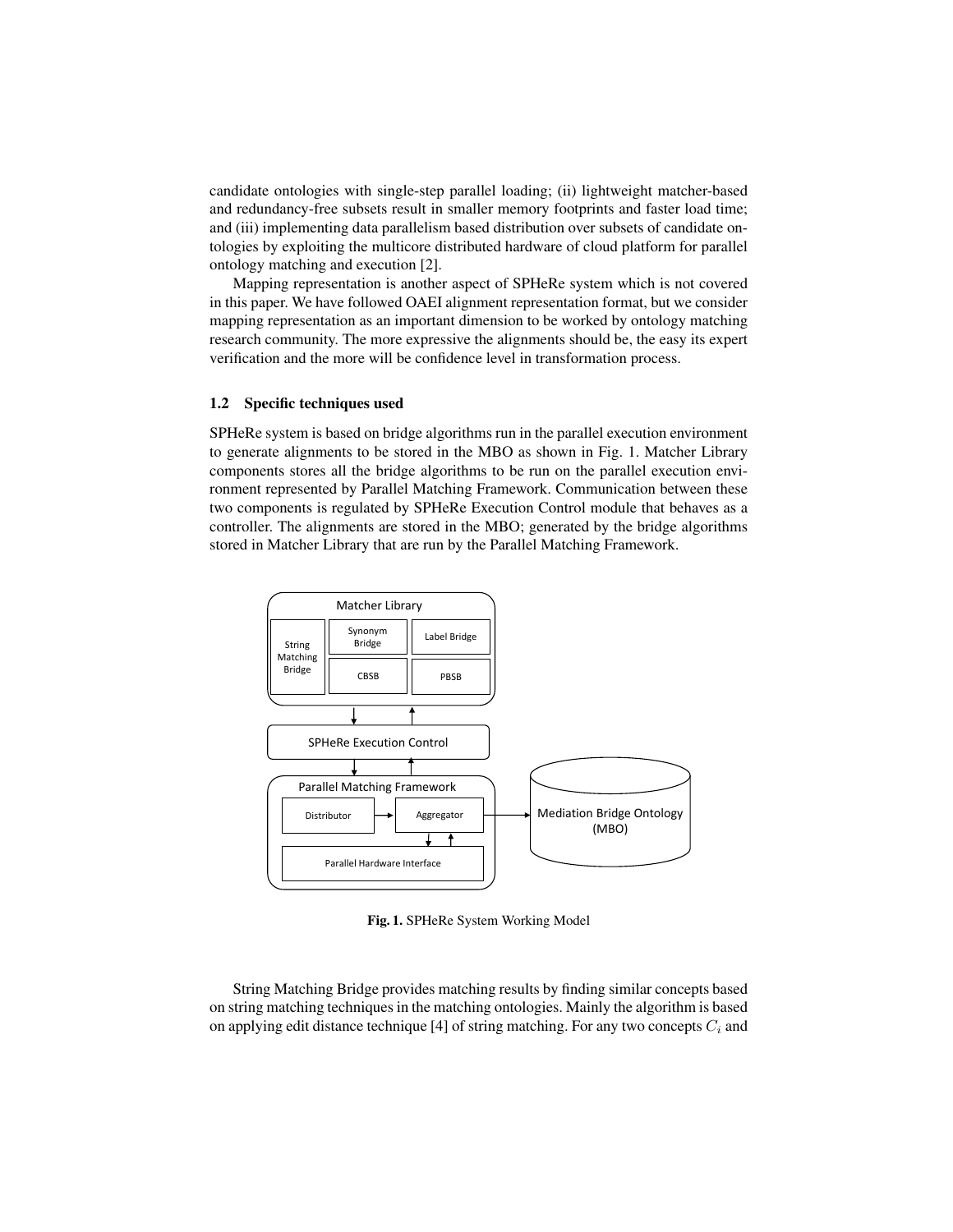$C_i$  of the ontologies  $O_i$  and  $O_j$  respectively, edit distance is applied to find matching value,  $SimScore \longleftarrow C_i$ . EditDistance  $(C_j)$ . A threshold *Threshold* value of *n* is set for matching in String Matching Bridge algorithm to limit the number of impure mappings.

Label Bridge uses the labels of the source and target concepts for matching. Initially, concept labels are normalized e.g. using stop word elimination, then list of the source concept labels are matched with list of the target concept labels. The source and target concepts label list  $LabelList_i$  and  $LabelList_i$  are matched using  $((LabelList_i$  $\cap$  *LabelList<sub>i</sub>*)  $\neq \phi$ ). If any label in the lists matches, the source and target concepts are stored in the MBO as mappings.

Synonym Bridge is based on finding the similarity between concepts using wordnet [1]. The relationship is identified based on matching the synonyms of the concepts accessed using wordnet. Initially synonyms of source  $List_l := C_i$ . GetSynonymWordnetList() and target  $List_m := C_i$ . GetSynonymWordnetList() concepts are extracted using wordnet; where  $C_i$  and  $C_j$  are the source and target concepts respectively. The number of common synonyms  $MatchedItems$  is found for calculating the matching value  $SimScore$ . If its value is less than the threshold then this alignment is discarded, otherwise stored in the MBO.

Child Based Structural Bridge (CBSB) bridge generates mappings between source and target ontologies based on matching children of the concepts. Initially, children of source  $C_i$  and target  $C_j$  concepts are accessed as lists ChildList<sub>i</sub> and ChildList<sub>i</sub> respectively. The number of common children in the lists is identified as  $MatchChildren$ . Finally the matching value  $SimScore$  is calculated and compared with the threshold Threshold that is assigned value n. The matching value is calculated using  $SimScore$ ← MatchedChildren / Average(ChildList<sub>i</sub>, ChildList<sub>j</sub>). Property Based Structural Bridge (PBSB) uses String Matching Bridge techniques to match properties of source and target concepts for finding similar properties. This information is utilized as in CBSB for matching the source and target ontologies concepts based on their properties. These bridge algorithms are run on a parallel execution environment for better performance of the system.

Multiphase design of SPHeRe system is represented in Fig. 2(taken from [2]) that describes the parallelism inclusion in ontology matching process for better performance. The first phase of the system is ontology loading and management, in which the source and target ontologies are loaded in parallel by multithreaded ontology load interface (OLI). The main tasks of OLI includes; parallel loading of source and target ontologies, parsing for object model creation, and finally ontology model serialization and de-serialization. This is an important phase for data parallelism over multi-threaded execution into the second phase of distribution and matching [2].

Serialized subsets of source and target ontologies are loaded in parallel by multithreaded ontology distribution interface (ODI). ODI is responsible for task distribution of ontology matching over parallel threads (Matcher Threads). ODI currently implements size-based distribution scheme to assign partitions of candidate ontologies to be matched by matcher threads. In a single node, matcher threads correspond to the number of available cores for the running instance. In multi-nodes, each node performs its own parallel loading and internode control messages which are used to communicate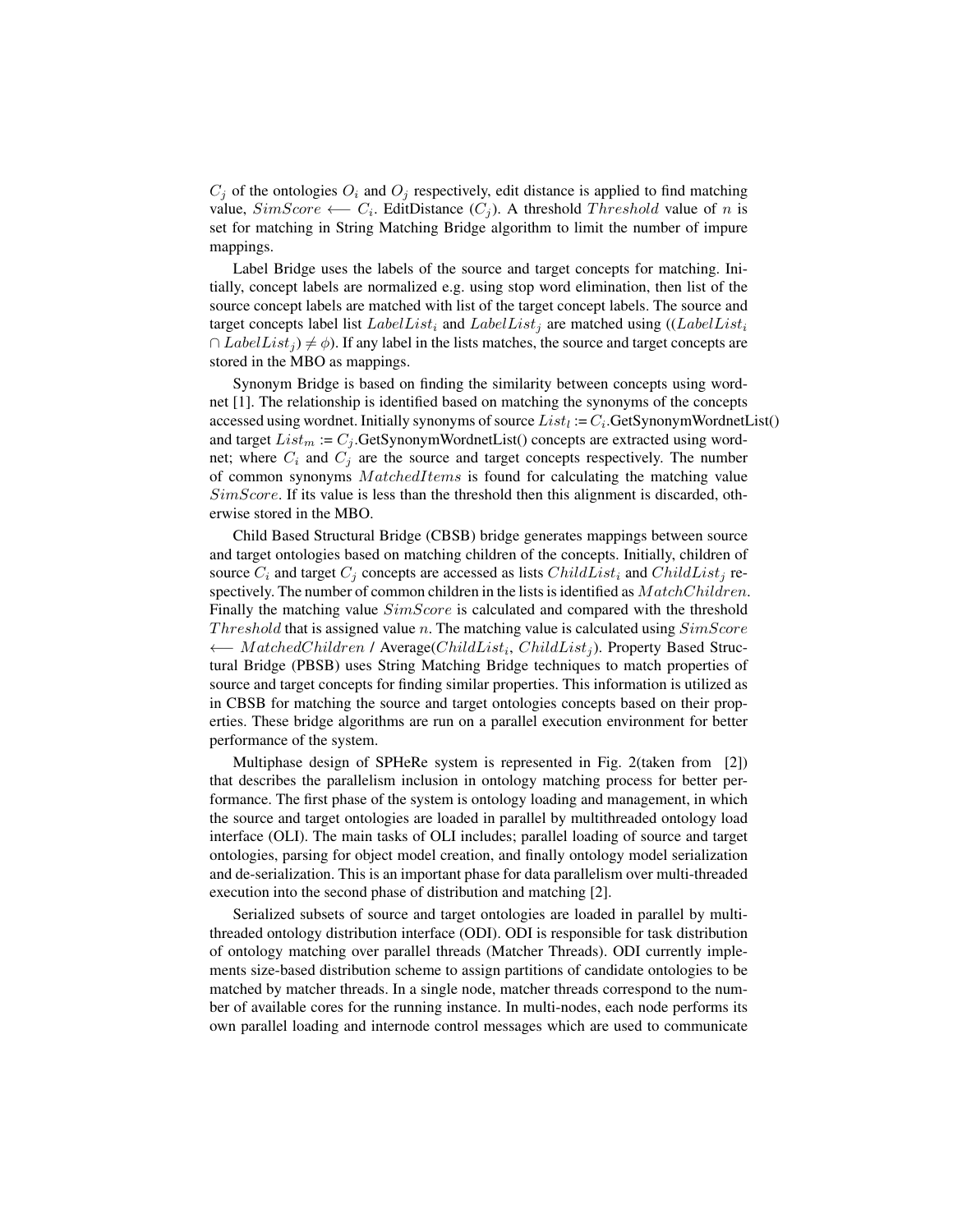

 $---\triangleright$  Conditional System Flow, if  $O'_s$  and  $O'_t$  exists in Ontology Cache

 $\cdots$  > Conditional System Flow, if  $O_h^t$  exists in Ontology Cache

Fig. 2. Performance of SPHeRe System [2]

regarding the ontology distribution and matching algorithms. Matched results provided by matcher threads are submitted to accumulation and delivery phase for the MBO creation and delivery [2].

Ontology Aggregation Interface (OAI) accumulates matched results provided by matcher threads. OAI is responsible for MBO creation by combining matched results as mappings and delivering MBO via cloud storage platform. OAI provides a thread-safe mechanism for all matcher threads to submit their matched results. After the completion of all matched threads, OAI invokes MBO creation process which accumulates all the matched results in a single MBO instance [2]. In case of multi-node distribution, OAI also accumulates results from remote nodes after completion of their local matcher threads. This is a summary version of the performance oriented ontology matching process of SPHeRe system, extracted from [2], that provides a detailed version of the overall process.

## 1.3 Link to the system and parameters file

https://sites.google.com/a/bilalamin.com/sphere/results

#### 1.4 Link to the set of provided alignments (in align format)

https://sites.google.com/a/bilalamin.com/sphere/results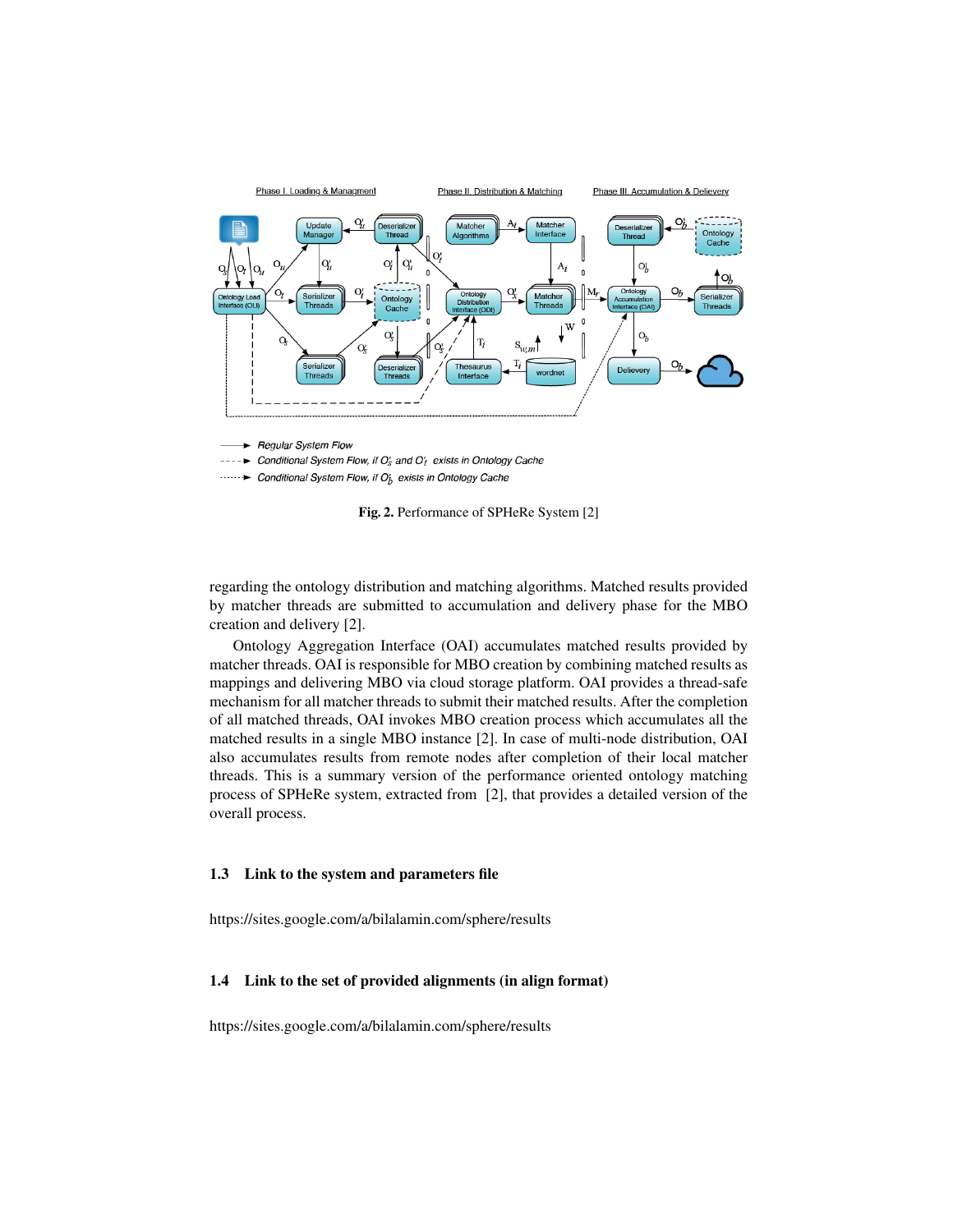# 2 Results

SPHeRe is deployed in multi-node configuration on virtual instances (VMs) over a trinode private cloud equipped with commodity hardware. Each node is equipped with Intel(R) Core i7(R) CPU, 8GB memory with Xen Hypervisor. Jena API is utilized for its inferencing capabilities. As SPHeRe is using cloud infrastructure therefore initially we have only targeted large biomedical ontologies track. The results are as follows:

## 2.1 Large biomedical ontologies

SPHeRe is a cloud based ontology matching system that provides the facility to user for matching large scale ontologies without changing their hardware specifications. Figure 3 shows the results of our proposed system in large biomedical ontologies track. It has shown better precision values in almost all the tracks except task 4, while the recall of the system needs to be improved.

| <b>Tasks</b> | <b>Time</b><br>(s) | #Mappings | <b>Scores</b> |        |           | <b>Incoherence Analysis</b> |            |
|--------------|--------------------|-----------|---------------|--------|-----------|-----------------------------|------------|
|              |                    |           | Precision     | Recall | F-Measure | Unsat.                      | Degree     |
| Task 1       | 16                 | 2359      | 0.960         | 0.772  | 0.856     | 367                         | 3.6%       |
| Task 2       | 8136               | 2610      | 0.846         | 0.753  | 0.797     | 1054                        | 0.7%       |
| Task 3       | 154                | 1577      | 0.916         | 0.162  | 0.275     | 805                         | 3.4%       |
| Task 4       | 20664              | 2338      | 0.614         | 0.160  | 0.254     | 6523                        | 3.2%       |
| Task 5       | 2486               | 9389      | 0.924         | 0.469  | 0.623     | >46256                      | $> 61.6\%$ |
| Task 6       | 10584              | 9776      | 0.881         | 0.466  | 0.610     | $\geq 105,418$              | $> 55.7\%$ |

Fig. 3. SPHeRe Large Biomedical Ontologies Track Results

# 3 General comments

## 3.1 Comments on the results

Performance and precision are the strengths of our system. The design of proposed system also adds to its strength as it is a extendible and reusbale system. Recall is the main weakness of our system, but with the addition of new matching techniques as bridge algorithms can improve this aspect and therefore accuracy can be improved. Extendibility allows adoption of new bridge algorithms easily into the proposed system.